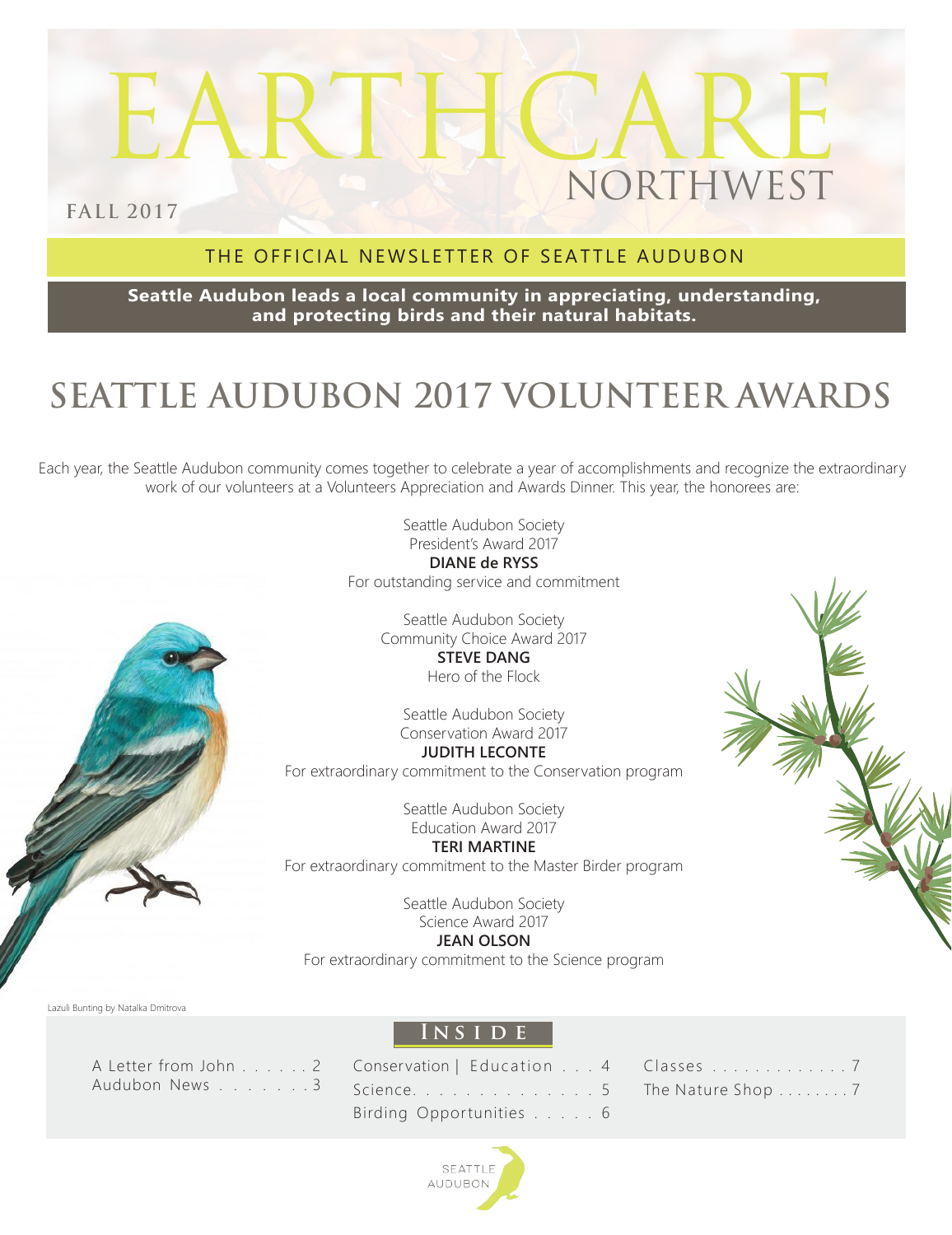#### **SEATTLE AUDUBON**

8050 35th Avenue NE Seattle, WA 98115 Staff: (206) 523-8243 Nature Shop: (206) 523-4483 www.seattleaudubon.org www.birdweb.org



#### Mark Greenfield **Vice President** Jill Ericsson **Secretary**

Susan Marks **Treasurer** Bryony Angell

Ashley Black Diane de Ryss Kathryn Donough Stephen Geissler Peter Gurney Emily Krieger Jen McKeirnan Bob Sieh Peggy Stromme

John Brosnan

**STAFF**

### **Executive Director**

Hanae Bettencourt **Education Associate** Claire Catania **Development Director** David Garcia **Nature Shop Manager** Leigh Hiura **Member Services Associate** Jennifer Lang **Conservation Science Coordinator** Melissa Melloy **Nature Shop Assistant** Nicole Na **Communications & Marketing Coordinator** Toby Ross **Science Manager** Christine Scheele **Education Manager** Russ Steele **Finance & Operations Director** Wendy Walker **Community Engagement Manager**

### **A Letter from Executive Director John Brosnan**

### Hello to the Seattle Audubon Community:

I hope this note finds you all well on the heels of a rejuvenating summer season. My summer had a little bit of everything – good downtime, enjoying the sun, and catching up on leisure reading. I loved the recent study detailing how researchers in Sweden discovered that ravens have an ability to plan ahead, much like humans. If you haven't seen this, a quick Google search will find it for you. I was fascinated. The experiments proved that ravens can learn and apply new skills with the intention of solving future problems. "Sounds familiar," I thought. We here at Seattle Audubon are also planning ahead, using new tools, and applying our talents to deepen people's appreciation, understanding, and protection of birds, not unlike our raven friends.



John Brosnan (with raven puppet)

My summer also involved a good deal of travel to deepen partnerships across the Audubon community. My summer began in New York City, where I served as one of six representatives of Audubon chapters across the country collaborating with National Audubon to define a stronger working network among chapters and the national organization. It was a unique opportunity for chapter representatives to work directly with National Audubon's leadership.

I traveled to Portland to spend time with other chapter directors from the Audubon Urban Collaborative Network (AUCN) from across the U.S. We shared resources and best practices around our programs and began to articulate a formal working structure among ourselves. I believe it represents a unique step toward stronger collaboration to achieve goals much larger than any one chapter can on its own. Even there, the ravens out the window seemed to be demonstrating these values; Audubon of Portland runs an animal rescue as part of their operation. They have an adult raven in their rehab unit visited daily by his raven pals, who provide camaraderie and consolation.

Next up was Park City, Utah, for the 2017 Audubon Convention. Besides making several great contacts, I presented two talks that offered possible visions for improved collaborations across the Audubon network. My time there also revealed how well-received our strategic plan has become across the chapter network. So much so, in fact, that I was asked to fly down to Alabama last month to help facilitate some plan development with fellow AUCN member Birmingham Audubon.

All these efforts are not just partnerships for partnership's sake; they offer a more efficient application of our limited resources while lending our expertise to help elevate the collective work of many. I can attest that our Seattle Audubon team is the strongest it's been in years and it feels like we're spring-loaded for success — applying the right tools, a plan, and thinking ahead. These concepts are tried and true for us as much as they are true for our crafty raven friends. Just don't call us an 'unkindness' because that term most certainly does not apply to this crew.

Kindly yours, len

**Earthcare Northwest is the official newsletter of Seattle Audubon. Design and Layout: Nicole Na Inquiries: communications@seattleaudubon.org Address changes: leighh@seattleaudubon.org Submissions will be edited and published at Seattle Audubon's discretion. ©Seattle Audubon, 2017 Seattle Audubon is a nonprofit 501(c)(3) organization.**

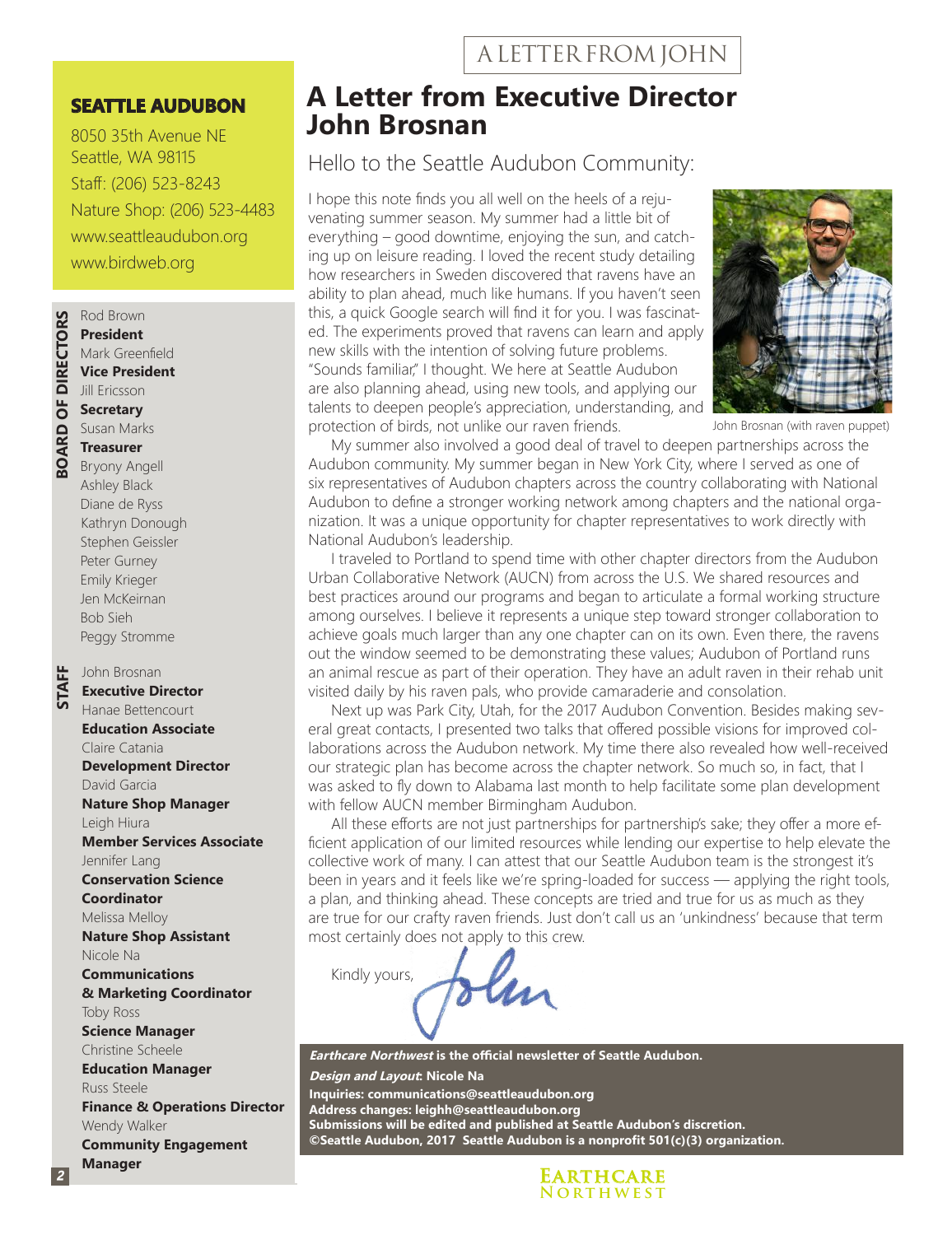### AUDUBON NEWS

### **A big welcome to our new staff and board**

Seattle Audubon recently welcomed several staff and a board member to our flock!

Our newest **board member** Emily Krieger lives with her husband and toddler in West Seattle and spends her time, both personally and professionally, getting kids and adults excited about nature. Since 2009, she's been a freelance writer, editor, and fact-checker specializing in science and children's content. As the author of over a dozen books for National Geographic Kids, she's had the pleasure of introducing readers to everything avian, from Canada Geese to Kiwis. She moved to Seattle in 2009 after a decade in Washington, D.C., where she worked at National Geographic and Science News. She considers urban birds her neighbors, with personalities and routines akin to their human counterparts.





Jenn Lang is our new **Conservation Science Coordinator**.

Jenn is originally from Brooklyn, NY and always had an interest in environmental science and studying birds. She studied wildlife and conservation science for her bachelor's degree at the State University of New York College of Environmental Science and Forestry and completed her master's thesis in quantitative ecology analyzing citizen science data collected by the Coastal Observation and Seabird Survey Team at UW Seattle. She gained experience as a field biologist monitoring birds, including Piping Plovers, Western Bluebirds, Atlantic Puffins, and Streaked Horned Larks in the U.S., and Red-backed Fairywrens in Australia. Jenn can be found

hiking with her husband and dogs, shooting archery, and playing piano/guitar/ukulele (not simultaneously) on her off time. She is excited to work with dedicated volunteers contributing to long-term citizen science programs.

Nicole Na joined us as our new **Communications & Marketing Coordinator**. Nicole grew up in Seattle and earned her

bachelor's degree in biology at Willamette University, where she was captivated by her coursework in ecology and the environment and experienced the profound peace brought simply by observing the natural world. She then worked at Fred Hutch as a laboratory technician before moving to Sonoma County, California, to serve as Communications Coordinator at Sonoma Land Trust, where she helped broaden their communications and establish diversity, equity, and inclusion initiatives in a rapidly diversifying county. Nicole is thrilled to be back in her hometown and to help shape and share the story of Seattle Audubon with the Seattle community.



### UPCOMING EVENTS

The Bird Ball

Saturday, October 21, 2017 7–10 p.m. Seattle Aquarium

Join us for the 2nd annual Bird Ball, a bird-inspired masquerade! Early Bird tickets on sale now! Visit *my.seattleaudubon.org/birdball17* for details.

### **The 21st Annual Fall Plant Sale**

Saturday, Setpember 9, 2017 10 a.m.–4 p.m. Seattle Audubon Parking Lot

Includes a "sample sale" featuring a selection of merchandise from the Nature Shop at discounted prices!

### **Master Birder Open House – Tuesday, Sept. 12, 5–7 p.m.**

Interested in an intensive study of Washington birds, led by expert naturalist Dennis Paulson? Every other year, Seattle Audubon offers a two-semester, education-for-service Master Birder program. You can learn all about it at seattleaudubon.org. Applications and the application ID quiz for the next class aren't due until March 17, 2018, and an information session for potential applicants will be held on March 6, but some people have requested an opportunity to talk with graduates of the class much earlier in the process. On Tuesday, Sept. 12, the Nature Shop will be open 5–7 p.m. for "suet happy hour" (buy two suet cakes, get one free!) and an open house for people interested in volunteering with Seattle Audubon, as well as the Master Birder Open House. If you're interested in the Master Birder program and have questions that aren't answered on the webpage, stop by the open house or email *MBadmin@seattleaudubon.org*.

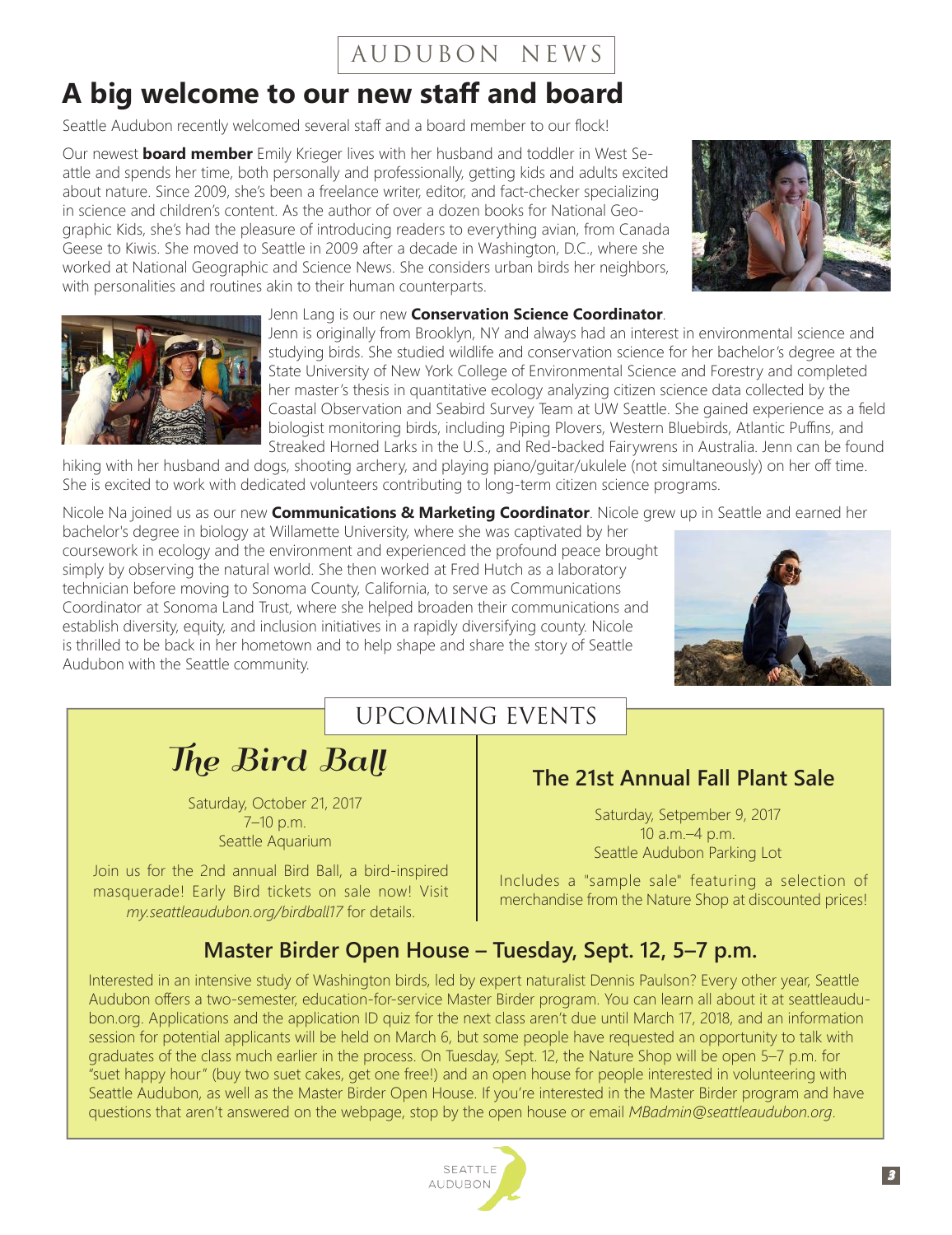### **Fall 2017 Conservation Update**

*by John Brosnan, Executive Director*

There is so much to report from the conservation program's summer happenings that it feels like a lightning round to fit it all into print here. We're working with a number of new partners as we define several elements of our urban conservation focus, drawing on the expertise and guidance of the USFWS's Urban Bird Treaty City programming. To that end, we're building new relationships to advance our goals around bird-safe glass and bird-friendly architecture, development of a Lights Out initiative for Seattle, and a Cats Indoors program with our friends at PAWS and the Humane Society. We continue to work toward revitalizing our Seattle Tree Map work with partners like Trees for Seattle — and an updated backyard habitats program to connect local residents with native plant choices to benefit local flyways.

With so much press around the U.S. withdrawal from the Paris Climate Agreement, we've had climate on the brain. Executive Director John Brosnan had an incredible opportunity to study with former vice president Al Gore at June's Climate Reality Leadership Corps training in Bellevue. Over three days, Mr. Gore and a series of inspiring speakers shared the



latest in climate science, insights into how people can engage in effective advocacy, and even lessons in personal storytelling to better connect with people on the urgency of the issue.

With all of this inspiration, these questions emerged: what will Seattle Audubon commit to in terms of educating our community about the latest climate science and how will we engage them to be changemakers in climate advocacy? For starters, John will be teaching an advocacy class as part of Seattle Audubon's Fall 2017 calendar, and will be working with the conservation committee at their annual retreat this month to define how we'll apply our recent learnings and provide useful tools to our members in their efforts for advocacy.

### **Classes on Butterflies, Trees, and Advocacy**

#### *by Christine Scheele, Education Manager*

With our classes, Seattle Audubon aims to educate a community that appreciates, understands, and protects birds and the natural environment. How do classes accomplish this big and broad goal?

On tap this fall are *Intermediate Bird ID: Common Birds of Fall* and *10 Gateway Birds of Seattle and How to Find Them*, an excellent class for beginners. Taught by experts in their fields, these bird classes are geared toward participants with little to lots of birding knowledge who want to learn more about birds and birding. New color-coded labels indicate if a class is appropriate for beginner, intermediate, or advanced birders, or appropriate for all levels. These classes focus on birds — classes that one would expect from Audubon.

Though learning about and appreciating birds is a worthy and wonderful use of time, we must also understand and protect them. With habitat degradation and loss occurring across flyways, hazards related to migration including architecture and light pollution, and the impending threats from climate change, birds need all the help they can get — every small action matters. This is why Seattle Audubon offers classes about ecosystems, advocacy, and action. This fall, those classes include: *Creating Butterfly Habitat in Your* 



Western Swallowtail Butterfly by Melissa McMasters

*Backyard*, *Taking Flight: Environmental Advocacy Workshop*, *Welcome to Subirdia*, and *Winter ID of Native Deciduous Trees*. Each topic widens the lens through which we view birds and enhances our community's ability to protect birds and their habitats. Whether you think you know a lot or very little about birds, Seattle Audubon class instructors welcome you to join in, participate, and learn some more.

Class registration opens on the first of January, March, June, and September and classes often fill within the first week. Visit the CLASSES page of the Seattle Audubon website (or turn to page 7 of this publication!) to find class dates, times, and locations. Register online or call the Nature Shop.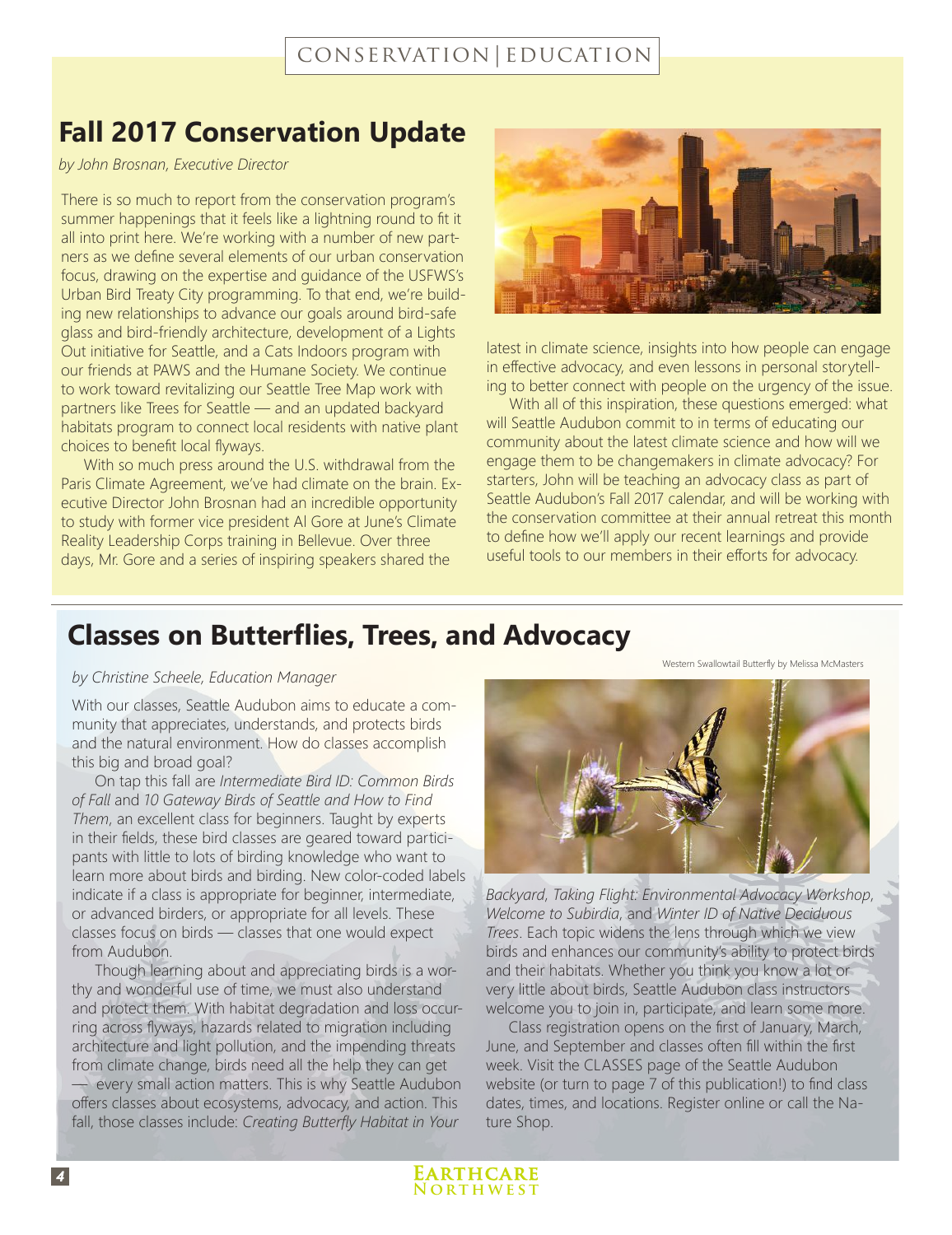#### s c i e n c e

### **2016–2017 Puget Sound Seabird Survey: Preliminary Report**

#### *by Toby Ross, Science Manager*

This past April, we concluded the 10th season of the Puget Sound Seabird Survey. The 2016–17 season broke all kinds of project records: an all-time high of 204 volunteers took part in the project — over 25 percent more than the previous season. Volunteers completed 827 surveys — an increase of 107 over last time and the most ever conducted in a single season! Data were collected at 122 survey sites across Puget Sound and the Strait of Juan de Fuca. A total of 57 species were observed during surveys this season, in line with previous seasons. Interesting and uncommonly reported species included Northern Fulmar, Brown Pelican, Red-necked Phalarope, and Sabine's Gull. For a more detailed overview of our landmark 10th season, visit seabirdsurvey.org. Thank you to all the volunteers that contributed!

We are currently recruiting for the 11th season of the project! If you're interested, please contact Science Manager Toby Ross at *tobyr@seattleaudubon.org*.

### **2016 – 2017 Species List**

Snow Goose Brant Cackling Goose Canada Goose **Gadwall** Eurasian Wigeon American Wigeon **Mallard** Northern Pintail Green-winged Teal Ring-necked Duck Greater Scaup Lesser Scaup Harlequin Duck Surf Scoter White-winged Scoter Black Scoter Long-tailed Duck Bufflehead Common Goldeneye

Barrow's Goldeneye Hooded Merganser Common Merganser Red-breasted Merganser Pied-billed Grebe Horned Grebe Red-necked Grebe Eared Grebe Western Grebe Clark's Grebe American Coot Red-necked Phalarope Common Murre Pigeon Guillemot Marbled Murrelet Ancient Murrelet Rhinoceros Auklet Sabine's Gull Bonaparte's Gull Heermann's Gull

Mew Gull Ring-billed Gull Western Gull California Gull Herring Gull Thayer's Gull Glaucous-winged Gull Red-throated Loon Pacific Loon Common Loon Yellow-billed Loon Northern Fulmar\* Brandt's Cormorant Double-crested Cormorant Pelagic Cormorant Brown Pelican Great Blue Heron

\* = New species to the project



Photos by Bonnie Block, David Williams / Seattle Audubon - Seattle Times Photo Contest, Doug Schurman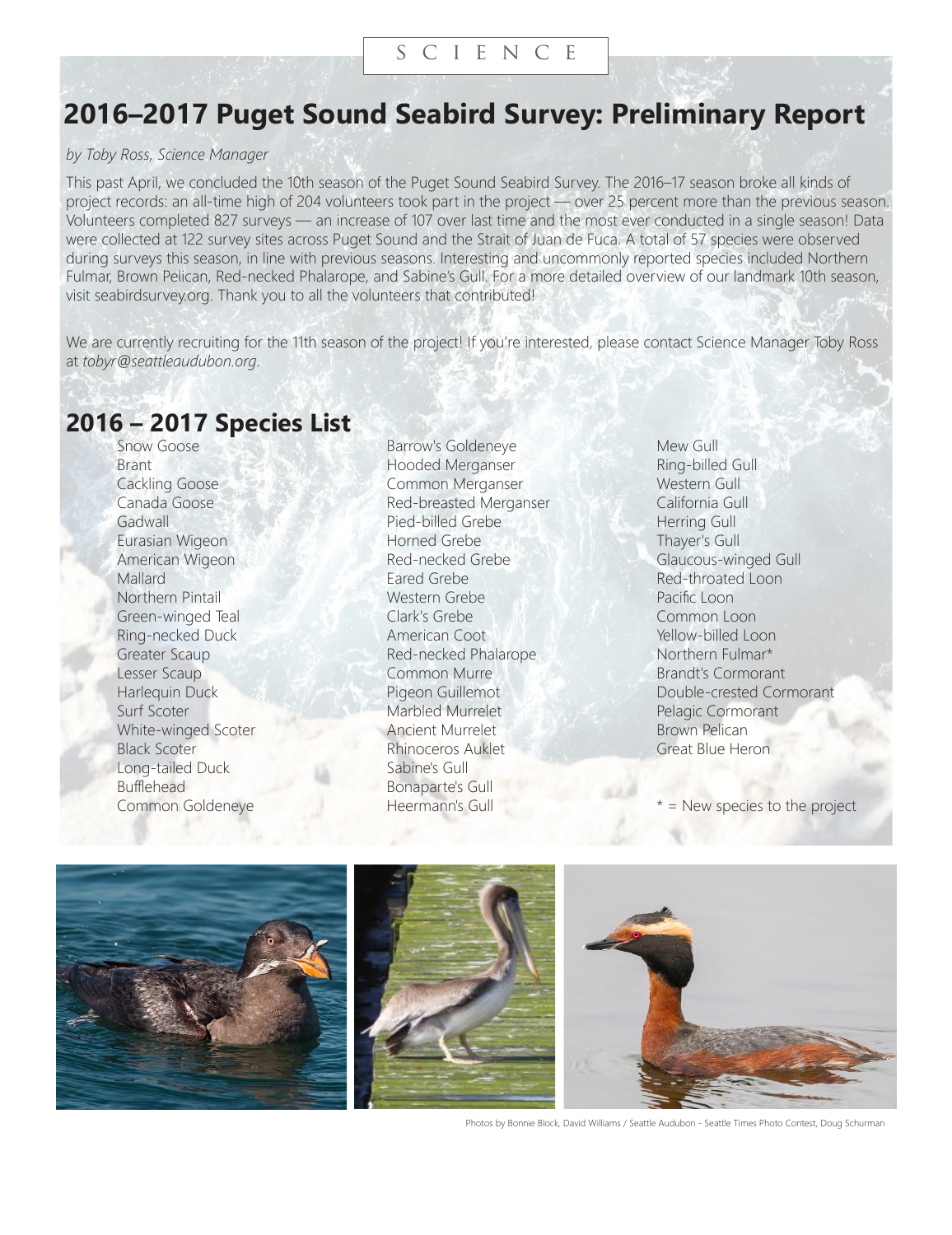### **Birding Opportunities**



# Field Trips – Rules of the Road

For detailed information on field trips offered in the next month, visit our website at www.seattleaudubon.org. You will find:

- A complete schedule of upcoming trips.
- A detailed listing for each trip, including destination, leader, meeting place, and a description of what you can expect to see.
- A checklist of what to bring.
- Carpool guidelines.
- Directions to the trip meeting places.
- Registration dates and process.
- General rules for field trip participants.
- A copy of the liability release form you will need to sign the day of the trip. Like most other organizations that offer public field trips, Seattle Audubon now requires participants to sign a waiver as a condition of participating in these free services.

The field trip schedule will be updated the first of each month, so be sure to check our website regularly!

### **September 2017 Field Trips**

**Registration opens August 1.** Visit *seattleaudubon.org* for complete listings.

Magnuson Park, Seattle Tuesday, Sept. 5, 8 a.m. Leader: Joe Sweeney Limit: 12

Whidbey Island Saturday, Sept. 9, 6:20 a.m. Leaders: Brian H. Bell Limit: 11

Discovery Park Saturday, Sept. 10, 7 a.m. Leaders: Kathy and Arn Slettebak Limit: 8

#### Noble Knob Hike

Sunday, Sept. 17, 6:30 a.m. Leaders: Dave Swayne, Sam Woods, and Scott Ramos Limit: 9

Whidbey Island

Sunday, Sept. 24, 6:30 a.m. Leaders: Deb Heiden and Jean Trent Limit: 10

Billy Frank Jr. Nisqually National Wildlife Refuge Saturday, Sept. 30, 6:30 a.m. Leaders: Jen Kunitsugu, Jack Stephens, and Jane Lester Limit: 9

Discovery Park Sunday, Oct. 1, 7 a.m. Leaders: Dave Galvin and Louis Kreemer



### **Fall 2017 Neighborhood Bird Walks**

Limit: 12

*Join Seattle Audubon, rain or shine, for a bird walk. No sign up required! Beginning birders or new Seattleites will especially enjoy the rich variety of regional bird life. Families and non-members are welcome.* 

*If needed, request binoculars from The Nature Shop at least one week in advance. Further information is available from the Seattle Audubon Nature Shop, (206) 523-4483.*

Washington Park Arboretum Saturday, Sept. 2, 9–11 a.m. Leader: Larry Hubbell

#### Magnuson Park

Saturday, Sept. 2, 8–10 a.m. Leader: Joe Sweeney

Union Bay Natural Area Saturday, Sept. 23, 9–11 a.m. Leaders: Julia Hansbrough & Jill Ericsson

Lincoln Park Wed., Sept. 27, 9–11 a.m. Leaders: Patty North, Dick Lazerez & Anne Jacobs

Washington Park Arboretum Saturday, Oct. 7, 9–11 a.m. Leader: Larry Hubbell

Discovery Park Sat., Oct. 14, 8:30–10:30 a.m. Leaders: Neil & Carleen Zimmerman

#### Union Bay Natural Area

Saturday, Oct. 21, 9–11 a.m. Leaders: Julia Hansbrough & Jill Ericsson

Magnuson Park Tuesday, Oct. 24, 9–11 a.m. Leader: Joe Sweeney

#### Lincoln Park Wednesday, Nov. 1, 9–11 a.m. Leaders: Patty North, Dick Lazerez, & Anne Jacobs

Washington Park Arboretum Saturday, Nov. 4, 9–11 a.m. Leader: Larry Hubbell

Seward Park Saturday, Nov. 4, 9:30–11:30 a.m. Leaders: Richard Youel

Magnuson Park Tuesday, Nov. 14, 9–11 a.m. Leader: Joe Sweeney



#### Union Bay Natural Area

Saturday, Nov. 18, 9–11 a.m. Leader: Julia Hansbrough & Jill Ericsson

#### **Meeting points for each location:**

**Magnuson Park:** Promontory Point Pavilion

**Washington Park Arboretum:** Graham Visitor Center Parking Lot

**Union Bay Natural Area:**  Center for Urban Horticulture, East Parking Lot

**Carkeek Park: Parking lot** across from playing fields at the end of Carkeek Park Road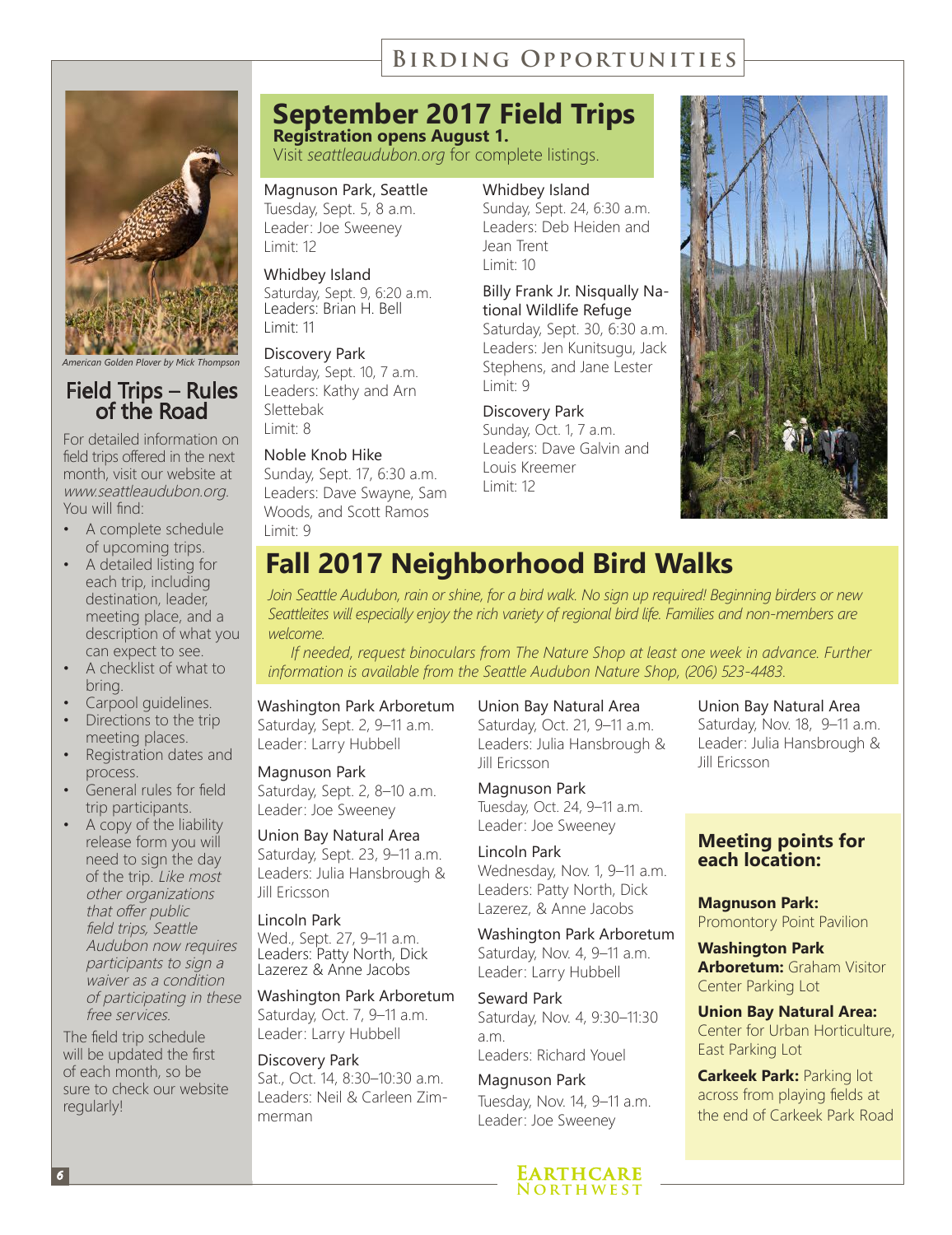### **Classes |The Nature Shop**

### **Fall 2017 Classes**

**Registration opens Sept. 1.** Visit *seattleaudubon.org* for complete listings.

#### **Creating Butterfly Habitat in**

**Your Backyard** *with David Droppers, member of the Washington Butterfly Association*

Participants will learn about what plants to include in their garden to attract butterflies and glean insights on butterfly biology, how butterflies how butterflies see the world and what additional resources they need, with emphasis on how to design your garden for maximum attraction. Watch your garden come alive with bloom and wing.

**Taking Flight: Environmental Advocacy Workshop** *with John Brosnan, Seattle Audubon Executive Director*

Join Seattle Audubon's Executive Director John Brosnan to learn about the state of birds in and around Seattle, the latest climate science, and simple tools that

you can use to engage in effective environmental advocacy. Topics covered will include advocacy tools, persuasive messaging, and simple things you can do to influence policy in your community.

#### **Welcome to Subirdia** *with John Marzluff, UW Professor of Wildlife Science*

John Marzluff's work provides an optimistic outlook for how our own actions affect the birds and animals that live in our cities and towns, and provides specific strategies everyone can use to make human environments friendlier for our natural neighbors. By practicing careful stewardship with the biological riches in our cities and towns, we can foster a new relationship between humans and other living creatures.

#### **10 Gateway Birds of Seattle and**

**How to Find Them** *with Whitney Neufeld-Keiser, Seattle Audubon Master Birder*

Using 10 (or so) charismatic birds found in Seattle as examples, we'll explore

resources you can use to plan your birding excursions. We'll also talk through strategies for spotting these feathered beauties and then figuring out who you're looking at.

#### **Intermediate Bird ID: Common Birds of Fall** *with Connie Sidles, author and Master Birder*

If you're an intermediate birder who wants to deepen your skills, then this class is for you. Together we will learn about the common birds in our area. In addition to three classroom sessions, Connie will lead one formal field trip where you can observe the birds studied in class. Each season will also include a scavenger hunt.

### **Winter Identification of Deciduous**

**Native Plants** *with Van Bobbitt, Horticulture Instructor and Arboretum Coordinator*

Learn to identify deciduous native plants from leafless twigs and become wellversed in using print and online plant identification guides.

Open 10 a.m. to 5 p.m., Mondays through Saturdays year-round

### **The Nature Shop** *Where profits are for the birds*

8050 35th Ave. N.E., Seattle, WA 98115 • (206) 523-4483 www.seattleaudubon.org

**OPEN 'TIL 7:00 p.m. the 2nd Tuesday of each month Sept. 12 • Oct. 10 • Nov. 14**





#### *Colors of the West Member Price \$19.96*

Award-winning local artist Molly Hashimoto has sketched in the outdoors and worked as an artist and teacher for more than 20 years. Molly's new book features more than 170 illustrations of iconic western landscapes and national parks, as well as tips and techniques for the budding natural artist.



## *Seattle Audubon Klean Kanteen NEW Water Bottles, \$32*

Double wall vacuum-insulated

- Keeps drinks cold for 50 hours, hot for 20 hours
- 20 oz. capacity
- BPA-free
- Lifetime guarantee



#### *Birds of Prey: Hawks, Eagles, Falcons & Vultures of North America Member Price \$20.80*

Pete Dunne is the founding director of the Cape May Bird Observatory and a prolific author of birding books. Dunne's latest book is a definitive guide to raptors in North America, including hundreds of photographs and species accounts that go far beyond ID to cover ecology, behavior conservation & more.

Members always receive 20% off books AND special member pricing on seed!